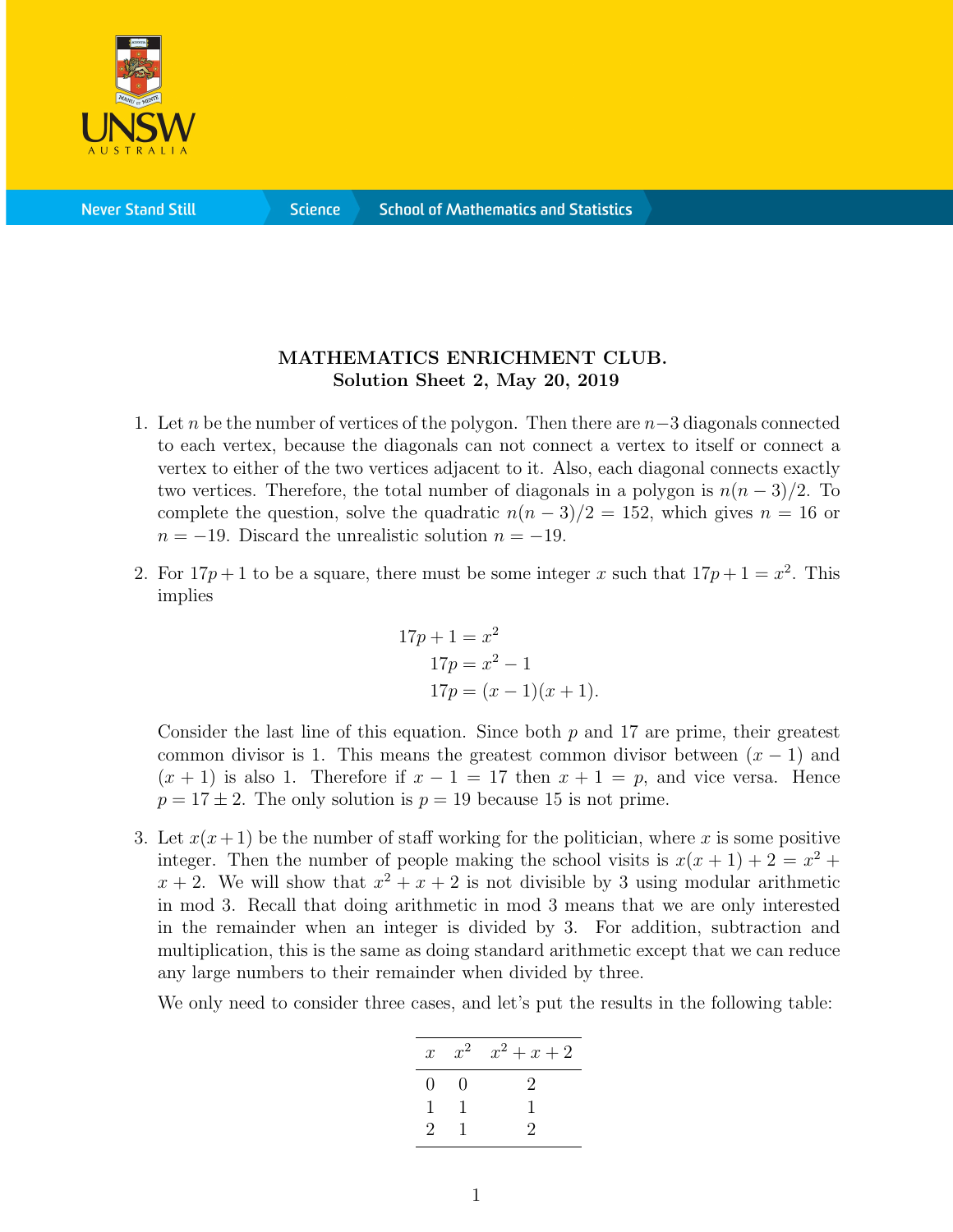As the last column contains no zeros, we can see that there is no value of  $x$  for which  $x^2 + x + 2$  is a multiple of three.

4. Let x, y and z be the total number of apples, peaches and mangoes respectively. If  $a_1, a_2, \ldots, a_6$  are the number of apples in each basket, and  $p_1, p_2, \ldots, p_6$  are the number of peaches in each basket. Then  $p_1 = a_2 + a_3 + a_4 + a_5 + a_6$ ,  $p_2 = a_1 + a_3 + a_4 + a_5 + a_6$ etc. Therefore,

$$
y = p_1 + p_2 + \dots + p_6
$$
  
= 0 + a<sub>2</sub> + a<sub>3</sub> + a<sub>4</sub> + a<sub>5</sub> + a<sub>6</sub> + ...  
+ a<sub>1</sub> + 0 + a<sub>3</sub> + a<sub>4</sub> + a<sub>5</sub> + a<sub>6</sub> + ...  
+: : : : : : : : : + ...  
= 5(a<sub>1</sub> + a<sub>2</sub> + a<sub>3</sub> + a<sub>4</sub> + a<sub>5</sub> + a<sub>6</sub>) = 5x.

We can repeat the above argument for apples and mangoes to get  $x = 5z$ . In conclusion, the total number of fruit is  $x + y + z = x + 5x + 25x = 31x$ .

5. (a) Let M be the midpoint of BC. Then OM is perpendicular to BC and bisects it. Thus  $\triangle OMB$  is a right angled triangle with  $MB = \frac{a}{2}$  $\frac{a}{2}$ ,  $OB = \frac{d}{2}$  $\frac{d}{2}$ .



Furthermore, as the angle at the centre is twice the angle at the circumference subtending the same chord,  $\angle COB = 2A$  and thus  $\angle MOB = A$ . Consequently,  $\sin A = \frac{a/2}{d/2}$  $\frac{a/2}{d/2}$  and the result follows.

(b) We can repeat a similar argument for the sides AC and AB to show that  $\frac{b}{\sin B} = d$ and  $\frac{c}{\sin B} = d$ , respectively. As a result,

$$
\frac{a}{\sin A} = \frac{b}{\sin B} = \frac{c}{\sin C}.
$$